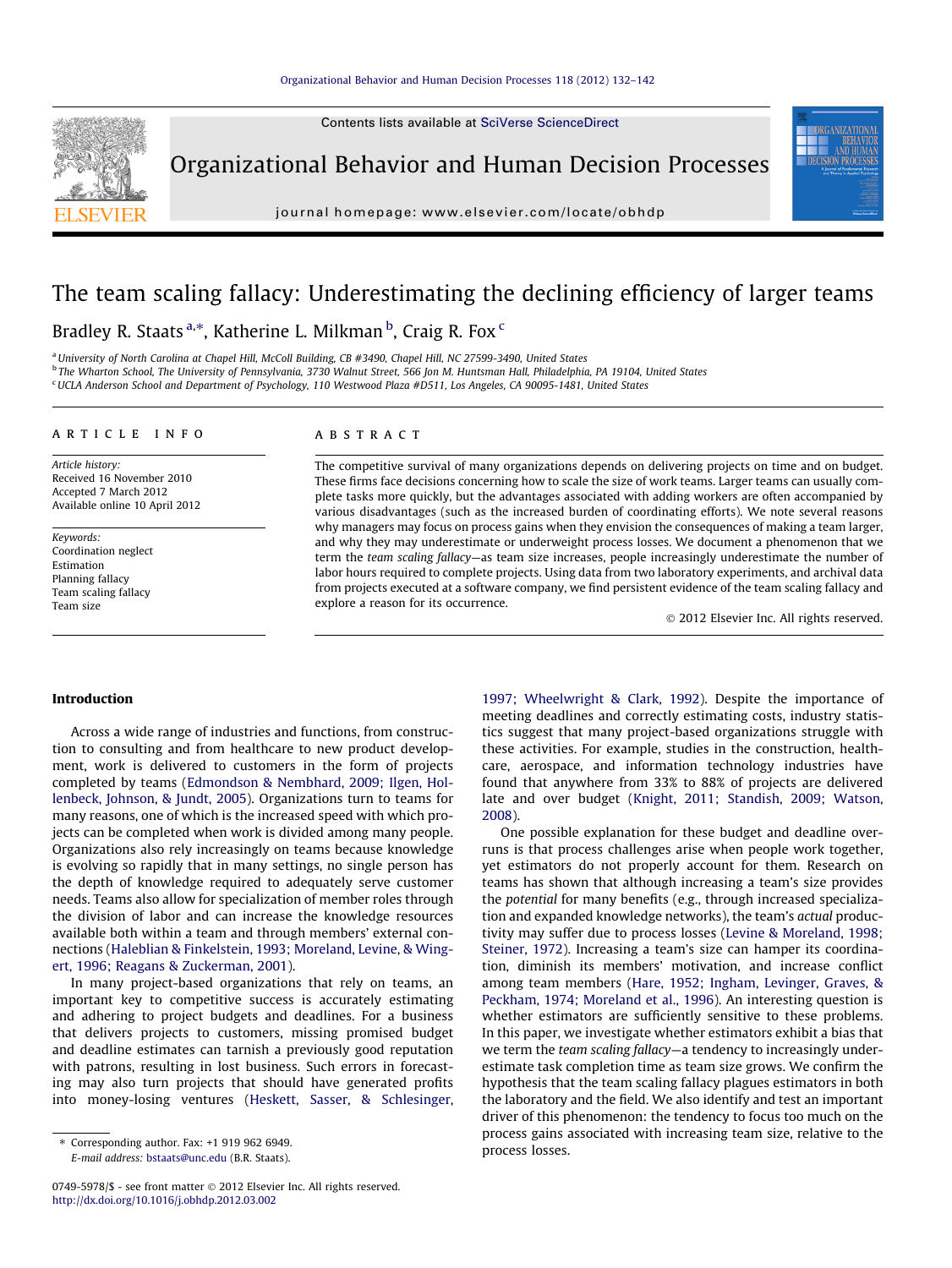### Background and hypotheses

#### Impact of team size on team performance

Before investigating the impact of team scaling on forecasting errors, it is important to consider how team size affects team performance (see [Levine and Moreland \(1998\) and Moreland et al.](#page--1-0) [\(1996\)](#page--1-0) for reviews of this topic). Increasing size offers a team multiple benefits. Labor can be subdivided across more team members, for example. This division of labor makes it possible to match workers with the tasks that are most interesting to them and for which they are best suited. It can also foster task specialization, which improves performance ([Moreland & Myaskovsky, 2000;](#page--1-0) [Newell & Rosenbloom, 1981; Wegner, 1987\)](#page--1-0). Moreover, larger teams are likely to have a broader base of knowledge and experience [\(Haleblian & Finkelstein, 1993; Reagans & Zuckerman,](#page--1-0) [2001](#page--1-0)), which can prove beneficial. Larger teams also possess more slack resources, which can be deployed if circumstances change ([Moreland et al., 1996\)](#page--1-0).

Along with these benefits, increasing team size presents challenges involving coordination, motivation, and conflict [\(Hackman,](#page--1-0) [2002; Levine & Moreland, 1998; Steiner, 1972\)](#page--1-0). With respect to coordination, the potential for coordination losses increases as a team grows because the number of communication linkages among members increases at a nonlinear rate.<sup>1</sup> More time is thus required to keep all members informed [\(Brooks, 1975; Stasser & Tay](#page--1-0)[lor, 1991](#page--1-0)). The threat of miscommunication also increases when information is passed among a greater number of members, each of whom may interpret the information differently, based on his or her personal background ([Allen, 1977; Bechky, 2003](#page--1-0)). Further, although a larger team creates opportunities for division of labor, completed work must be integrated at some point, requiring additional time and effort ([Heath & Staudenmayer, 2000; Lawrence &](#page--1-0) [Lorsch, 1967](#page--1-0)).

A second challenge associated with increasing team size involves member motivation. Members of growing teams may experience decreased motivation. For example, members of larger teams may exert less effort, due to such factors as social loafing and free riding ([Albanese & Fleet, 1985; Karau & Williams, 1993;](#page--1-0) [Latané, Williams, & Harkins, 1979\)](#page--1-0). Also, members of larger teams may find their membership to be less satisfying ([Hackman &](#page--1-0) [Vidmar, 1970; Mullen, Symons, Hu, & Salas, 1989\)](#page--1-0), which can weaken their commitment.

A third challenge associated with increasing team size is the increasing potential for conflict among members, which can again harm team performance [\(Brewer & Kramer, 1986; O'Dell, 1968\)](#page--1-0). For example, members may be less willing to help one another in a larger team, or they may suppress the ideas of others in order to promote their own ideas [\(Diehl & Stroebe, 1987; Latané & Nida,](#page--1-0) [1981; Paulus & Yang, 2000\)](#page--1-0).

#### Biases in estimating the impact of increasing team size

Our focus in this paper is not on whether team performance improves or deteriorates as a team grows. Rather, we are concerned with whether people are sufficiently sensitive to the impact of increasing team size on the total number of hours of labor required to complete a project.

A principal reason why people may underestimate diminishing returns to increasing team size is that they may underestimate the additional time needed to coordinate team members' efforts. This error, known as coordination neglect [\(Heath & Staudenmayer,](#page--1-0) [2000](#page--1-0)), has been hypothesized to occur when estimators attend more to the gains in efficiency that can be achieved by dividing responsibility for project components among team members than they do to the time required to integrate that work. As a team grows, its opportunities for dividing labor increase, but so does the complexity of integrating completed work. Thus, if people focus primarily on the gains from dividing labor, then their estimates of the effort required to complete a project will be increasingly overoptimistic as a team grows in size. Although coordination neglect has been discussed in the academic literature, we are aware of no published empirical tests of coordination neglect and its implications.

Past research on decision making has focused on documenting biases that lead people to make inaccurate judgments across a range of domains (see e.g., [Bazerman & Moore, 2009; Gilovich,](#page--1-0) [Griffin, & Kahneman, 2002](#page--1-0)). Early research on judgment and decision-making demonstrated that people are poor intuitive statisticians [\(Tversky & Kahneman, 1974](#page--1-0)), making many errors when they estimate probabilities. More recent research has demonstrated that people also exhibit a wide range of self-serving biases, such as over-optimism about their own abilities (see [Moore &](#page--1-0) [Healy, 2008](#page--1-0)). For example, studies of brainstorming have shown that many people believe that groups will be more productive than individuals, even though a comparable number of individuals will consistently outperform a group when it comes to brainstorming ([Diehl & Stroebe, 1987\)](#page--1-0). Group brainstorming may persist because people feel more satisfied working in a group and have an inflated view of their own contribution to the brainstorming process ([Nijstad, Stroebe, & Lodewijkx, 2006; Paulus & Yang, 2000\)](#page--1-0).

Predictors who have a stake in a project's success may also exhibit self-serving biases when estimating project completion times. Past research has shown that many people exhibit a ''planning fallacy,'' underestimating how much of their own effort will be required to complete a project alone ([Buehler, Griffin, & Ross,](#page--1-0) [2002; Kahneman & Tversky, 1979\)](#page--1-0) or with teammates ([Buehler,](#page--1-0) [Messervey, & Griffin, 2005; Sanna, Parks, Chang, & Carter, 2005\)](#page--1-0). This bias is said to arise from a tendency to imagine scenarios involving success, using details of the case at hand, without adequate attention to relevant base rates of performance on similar projects in the past [\(Buehler, Griffin, & Ross, 1994; Kahneman &](#page--1-0) [Lovallo, 1993\)](#page--1-0).

Although the planning fallacy might contribute to budget and deadline overruns in many organizations, we believe that it would not generally contribute to a team scaling fallacy. First, the planning fallacy does not seem to afflict outsiders—it biases only an individual's predictions about his or her own performance [\(Buehler](#page--1-0) [et al., 1994\)](#page--1-0). However, in many organizations, those who are responsible for estimating the total labor hours required for a team to complete a project are not members of the team that will carry out the assignment. Second, even when predictors do have a stake in project outcomes, it is not clear why the severity of the planning fallacy should vary for teams of different sizes when task characteristics are otherwise held constant. Indeed, to the extent that partitioning a task among the members of larger teams causes estimators to more thoroughly ''unpack'' the components of a project, that process should reduce the planning fallacy [\(Kruger & Evans,](#page--1-0) [2004](#page--1-0)).

We study whether people who must estimate the total amount of labor required to complete a team project are appropriately responsive to differences in team size. The specific metric we examined is the error in the estimated total number of hours (or minutes) of labor required to complete the project (''effort''). This metric is more relevant than a ''missed deadline'' because if a project is running behind schedule, then employees can be induced to work overtime, thus meeting their calendar deadline, yet exceeding their effort budget and thereby inflating project costs.

<sup>&</sup>lt;sup>1</sup> There are  $\frac{Nx(N-1)}{2}$  possible linkages within a team, where N is the number of team members.